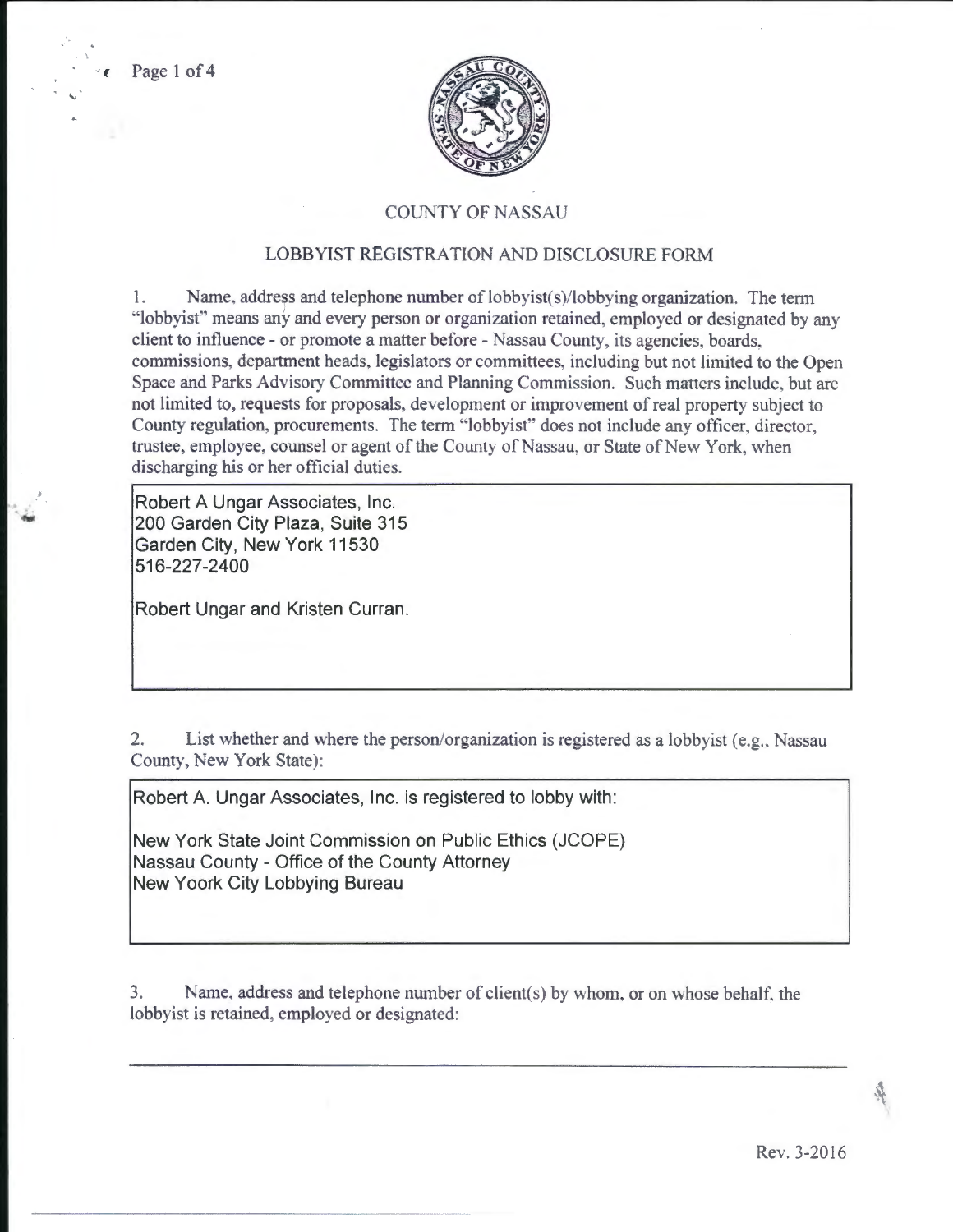Page 2 of 4

Please see the attached list.

4. Describe lobbying activity conducted. or to be conducted, in Nassau County, and identify client(s) for each activity listed. See page 4 for a complete description of lobbying activities.

Please see the attached list.

5. The name of persons, organizations or governmental entities before whom the lobbyist expects to lobby:

Nassau County Office of the Executiive Nassau County Police Department Nassau County Legislature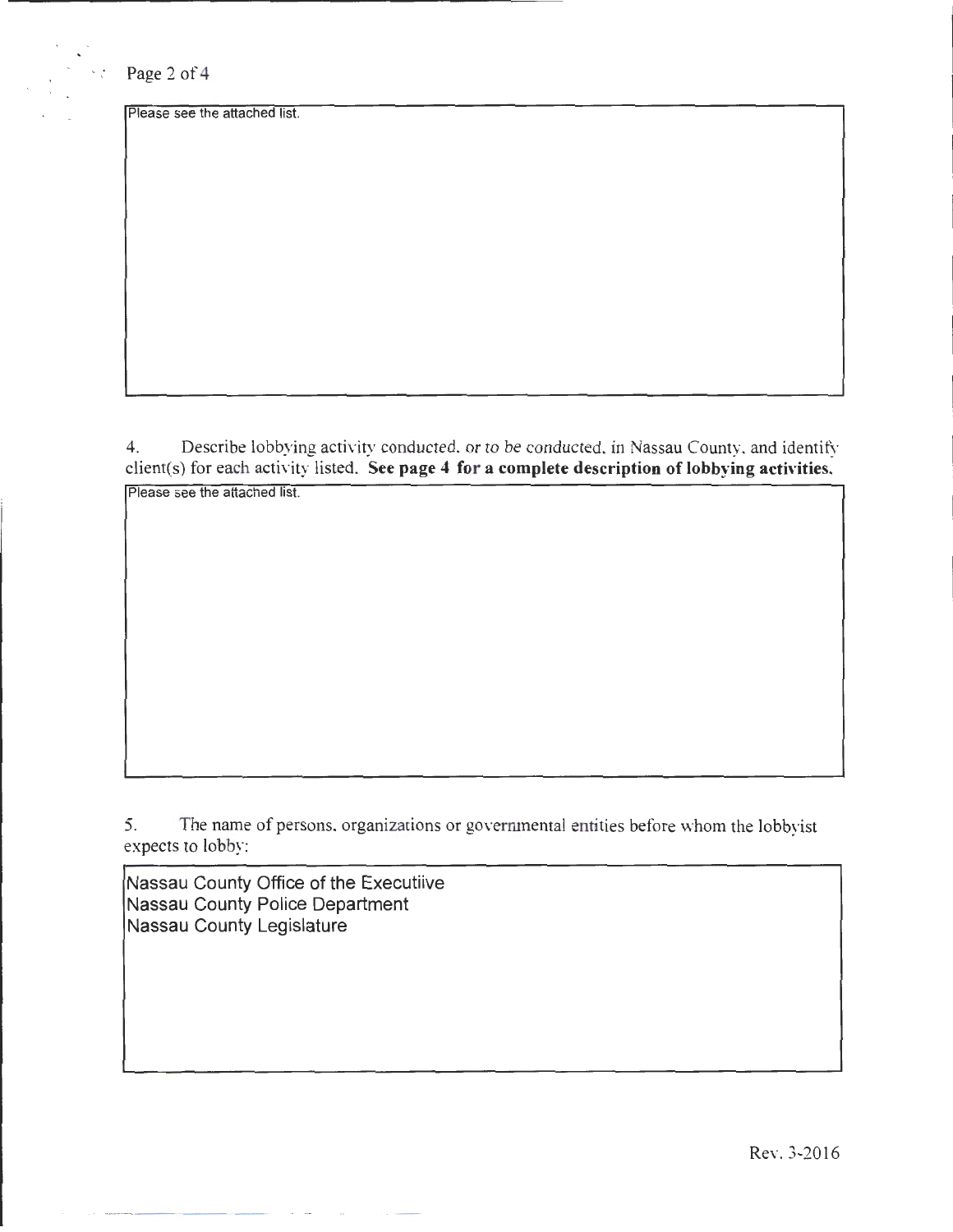# Robert A. Ungar Associates, Inc. Nassau County Lobbyist Registration & Disclosure Form for 2019

3. Name, address and telephone number of client(s) by whom, or on whose behalf, the lobbyist is retained, employed or designated.

### ACCENTURE LLP

202-533-1100 Boo Connecticut Ave, NW, Suite 6oo Washington D.C., 20006

### ATOS IT SOLUTIONS AND SERVICES, INC.

516-227-2400 P.O. Box 982442 El Paso, Texas 79998-2442

# FIRE MARHSAL BENEVOLENT ASSOCIATION OF NASSAU COUNTY

516-903-2748 1194 Prospect Avenue Westbury, New York 11580

# INTERMEDIX CORPORATION

718-352-4346 6451 North Federal Highway, Suite 1000 Ft. Lauderdale, Florida 33308

# NASSAU COUNTY DEPUTY SHERIFF'S BENEVOLENT ASSOCIATION, INC.

516-499-7483 P.O. Box 1778 Mineola, New York 11501

### NASSAU COUNTY POLICE MEDIC ASSOCIATION, INC.

516-499-7483 P.O. Box 554 East Meadow, New York 11554

# NASSAU COUNTY SHERIFF'S CORRECTION OFFICERS BENEVOLENT ASSOCIATION

516-937-7800 504 East Meadow Avenue East Meadow, New York 11554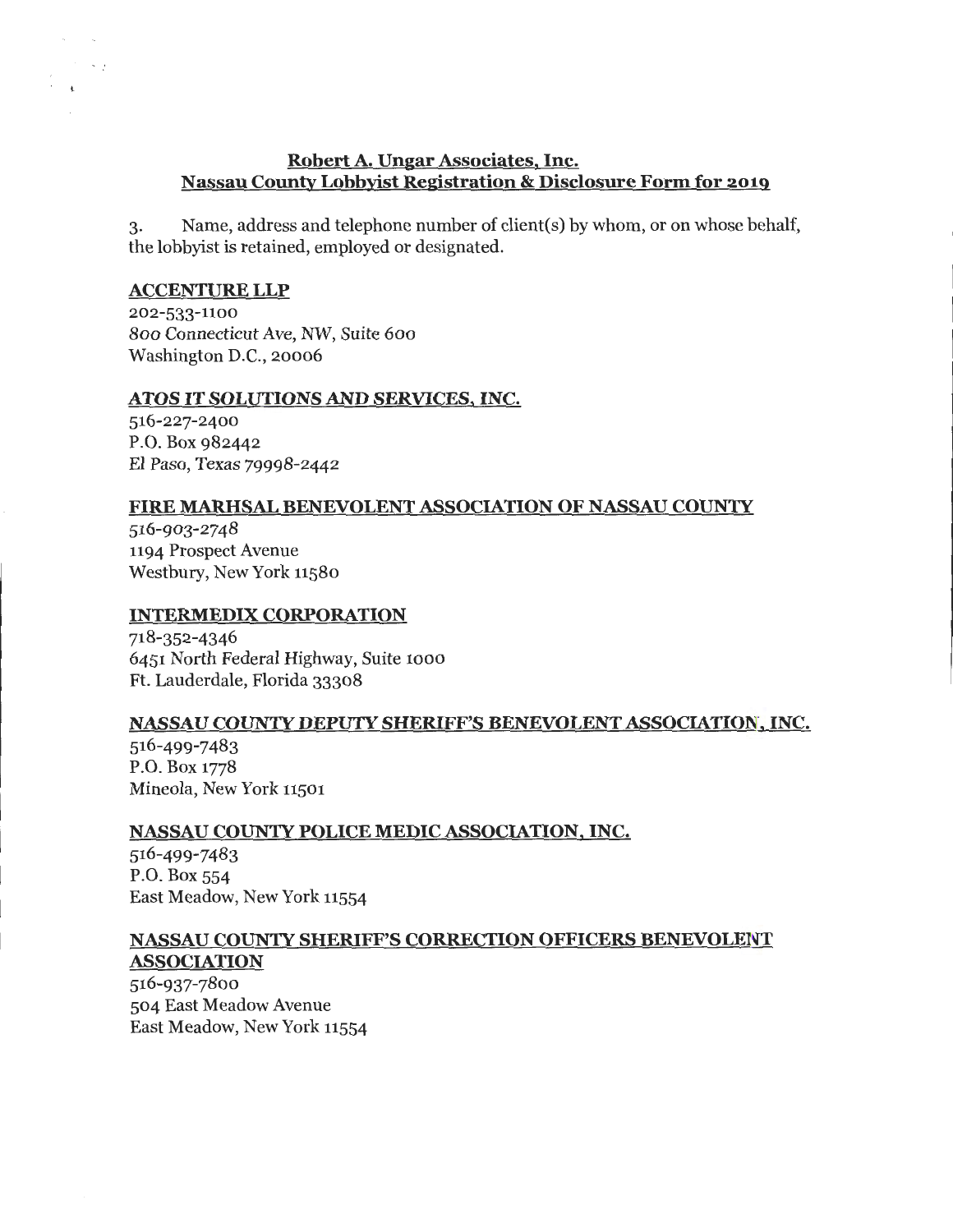# Robert A. Ungar Associates, Inc. Nassau County Lobbyist Registration & Disclosure Form for 2019

4. Describe lobbying activity conducted, or to be conducted, in Nassau County, and identify client(s) for each activity listed. See page 4 for a complete description of lobbying activities.

ACCENUTRE LLP - Positive ID, Integrated eligibility systems.

 $\mathcal{L}_{\text{max}}$  and  $\mathcal{L}_{\text{max}}$ 

 $\sim$   $^{-1}$ 

ATOS IT SOLUTIONS AND SERVICES, INC. - Telecommunications.

FIRE MARSHALL BENEVOLENT ASSOCIATION OF NASSAU COUNTY- All matters affecting unions, labor issues, pension benefits, disability issues and home rules.

INTERMEDIX CORPORATION -Ambulance transport invoicing, billing and litigation services.

NASSAU COUNTY DEPUTY SHERIFF'S BENEVOLENT ASSOCIATION, INC. - All matters affecting unions, labor issues, pension benefits, disability issues and home rules.

NASSAU COUNTY POLICE MEDIC ASSOCIATION, INC. -All matters affecting unions, labor issues, pension benefits, disability issues and home rules.

NASSAU COUNTY SHERIFF'S CORRECTION OFFICERS BENEVOLENT ASSOCIATION - All matters affecting unions, labor issues, pension benefits, disability issues and home rules.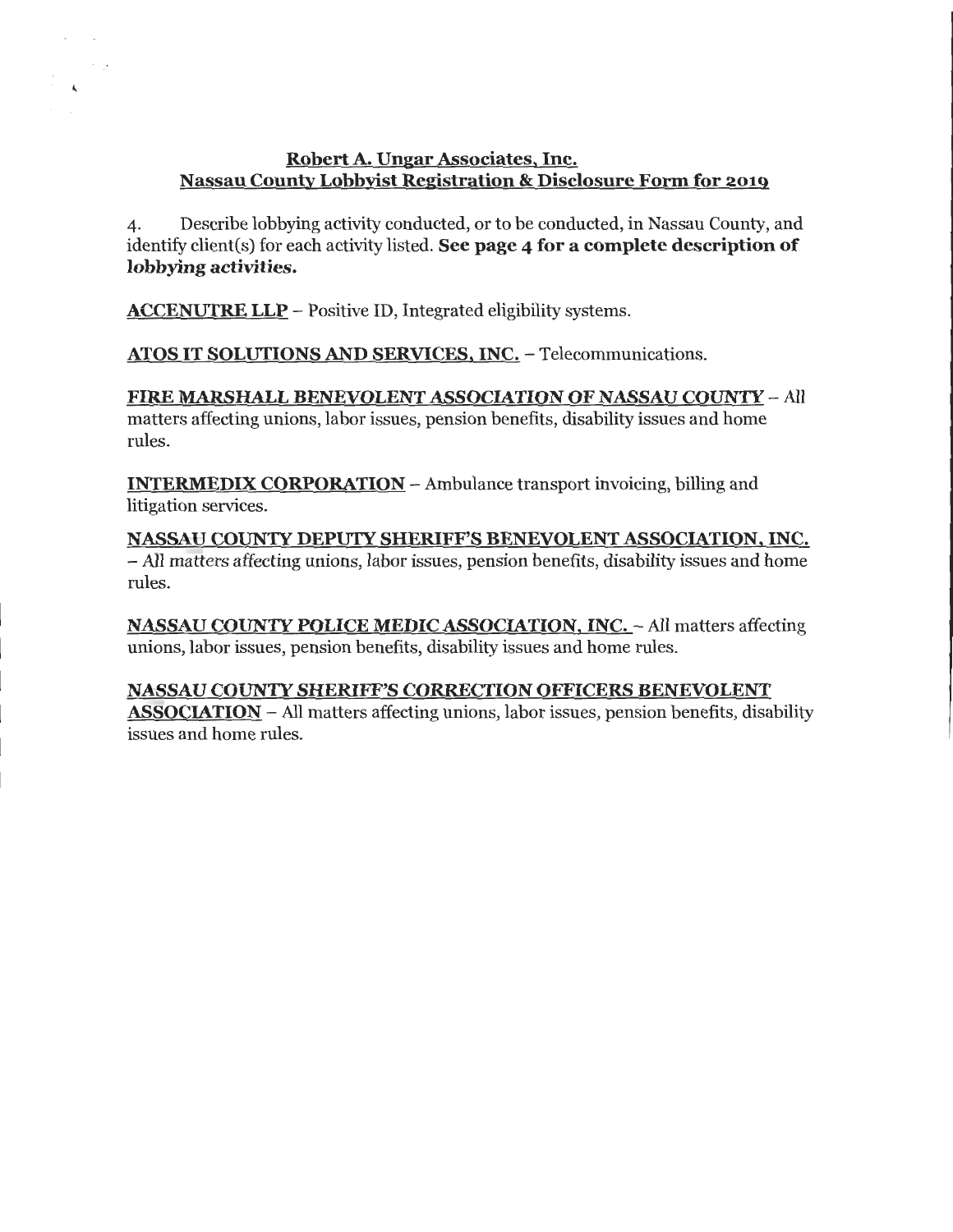6. If such lobbyist is retained or employed pursuant to a written agreement of retainer or employment, you must attach a copy of such document; and if agreement of retainer or employment is oral, attach a written statement of the substance thereof. If the written agreement of retainer or employment does not contain a signed authorization from the client by whom you have been authorized to lobby. separately attach such a written authorization from the client.

7. Within the previous year. has the lobbyist/lobbying organization or any of its corporate officers provided campaign contributions pursuant to the New York State Election Law to the campaign committees of any of the following Nassau County elected officials or to the campaign committees of any candidates tor any of the following Nassau County elected offices: the County Executive, the County Clerk, the Comptroller, the District Attorney, or any County Legislator? If yes, to what campaign committee? If none. you must so state:

I understand that copies of this form will be sent to the Nassau County Department of Information Technology ("'IT') to be posted on the County's website.

I also understand that upon termination of retainer, employment or designation I must give written notice to the County Attorney within thirty (30) days of termination.

VERIFICATION: The undersigned affirms and so swears that he/she has read and understood the foregoing statements and they are, to his/her knowledge, true and accurate.

The undersigned further certifies and affirms that the contribution(s) to the campaign committees listed above were made freely and without duress. threat or anv promise of a governmental benefit or in exchange for any benefit or remuneration.

Dated: 01/11/2019 Signed:

**Robert A. Ungar** 

Print Name:

Title:

**President**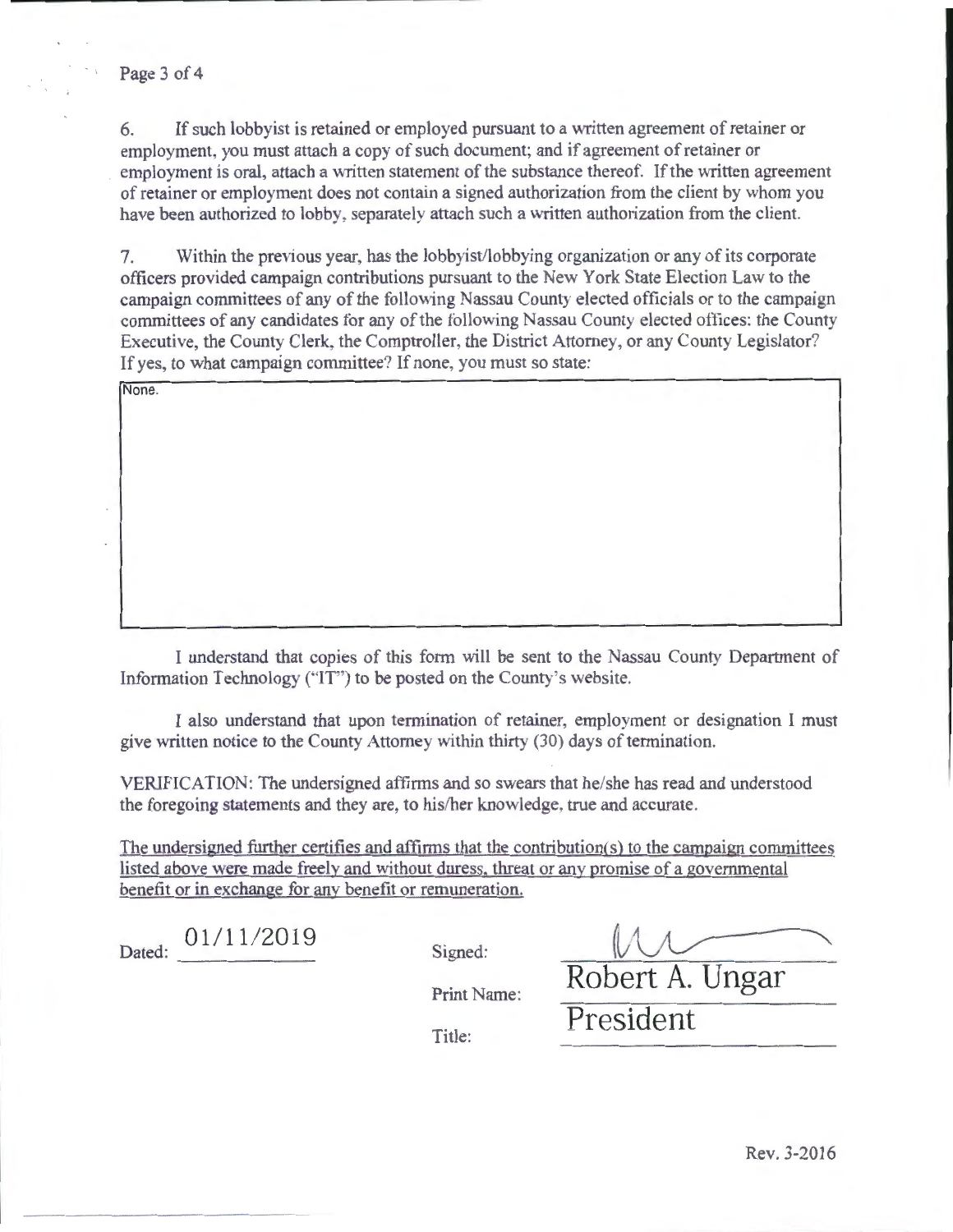#### Page 4 of 4

**The term lobbying shall mean any attempt to influence:** any determination made by the Nassau County Legislature, or any member thereof, with respect to the introduction, passage, defeat, or substance of any local legislation or resolution; any determination by the County Executive to support, oppose, approve or disapprove any local legislation or resolution, whether or not such legislation has been introduced in the County Legislature; any determination by an elected County official or an officer or employee of the County with respect to the procurement of goods, services or construction, including the preparation of contract specifications, including by not limited to the preparation of requests for proposals, or solicitation, award or administration of a contract or with respect to the solicitation, award or administration of a grant, loan, or agreement involving the disbursement of public monies; any determination made by the County Executive, County Legislature, or by the County of Nassau, its agencies, boards, commissions, department heads or committees, including but not limited to the Open Space and Parks Advisory Committee. the Planning Commission, with respect to the zoning, use, development or improvement of real property subject to County regulation, or any agencies, boards, commissions, department heads or committees with respect to requests for proposals, bidding, procurement or contracting for services for the County; any determination made by an elected county official or an officer or employee of the county with respect to the terms of the acquisition or disposition by the county of any interest in real property, with respect to a license or permit for the use of real property of or by the county, or with respect to a franchise, concession or revocable consent; the proposal, adoption, amendment or rejection by an agency of any rule having the force and effect of law; the decision to hold, timing or outcome of any rate making proceeding before an agency; the agenda or any determination of a board or commission; any determination regarding the calendaring or scope of any legislature oversight hearing; the issuance, repeal. modification or substance of a County Executive Order; or any determination made by an elected county official or an officer or employee of the county to support or oppose any state or federal legislation, rule or regulation, including any determination made to support or oppose that is contingent on any amendment of such legislation, rule or regulation, whether or not such legislation has been formally introduced and whether or not such rule or regulation has been formally proposed.

**The term "lobbying" or "lobbying activities" does not include:** Persons engaged in drafting legislation, rules, regulations or rates; persons advising clients and rendering opinions on proposed legislation, rules, regulations or rates, where such professional services are not otherwise connected with legislative or executive action on such legislation or administrative action on such rules, regulations or rates; newspapers and other periodicals and radio and television stations and owners and employees thereof, provided that their activities in connection with proposed legislation, rules, regulations or rates are limited to the publication or broadcast of news items, editorials or other comment, or paid advertisements; persons who participate as witnesses, attorneys or other representatives in public rule-making or rate-making proceedings of a County agency, with respect to all participation by such persons which is part of the public record thereof and all preparation by such persons for such participation; persons who attempt to influence a County agency in an adjudicatory proceeding, as defined by § 102 of the New York State Administrative Procedure Act.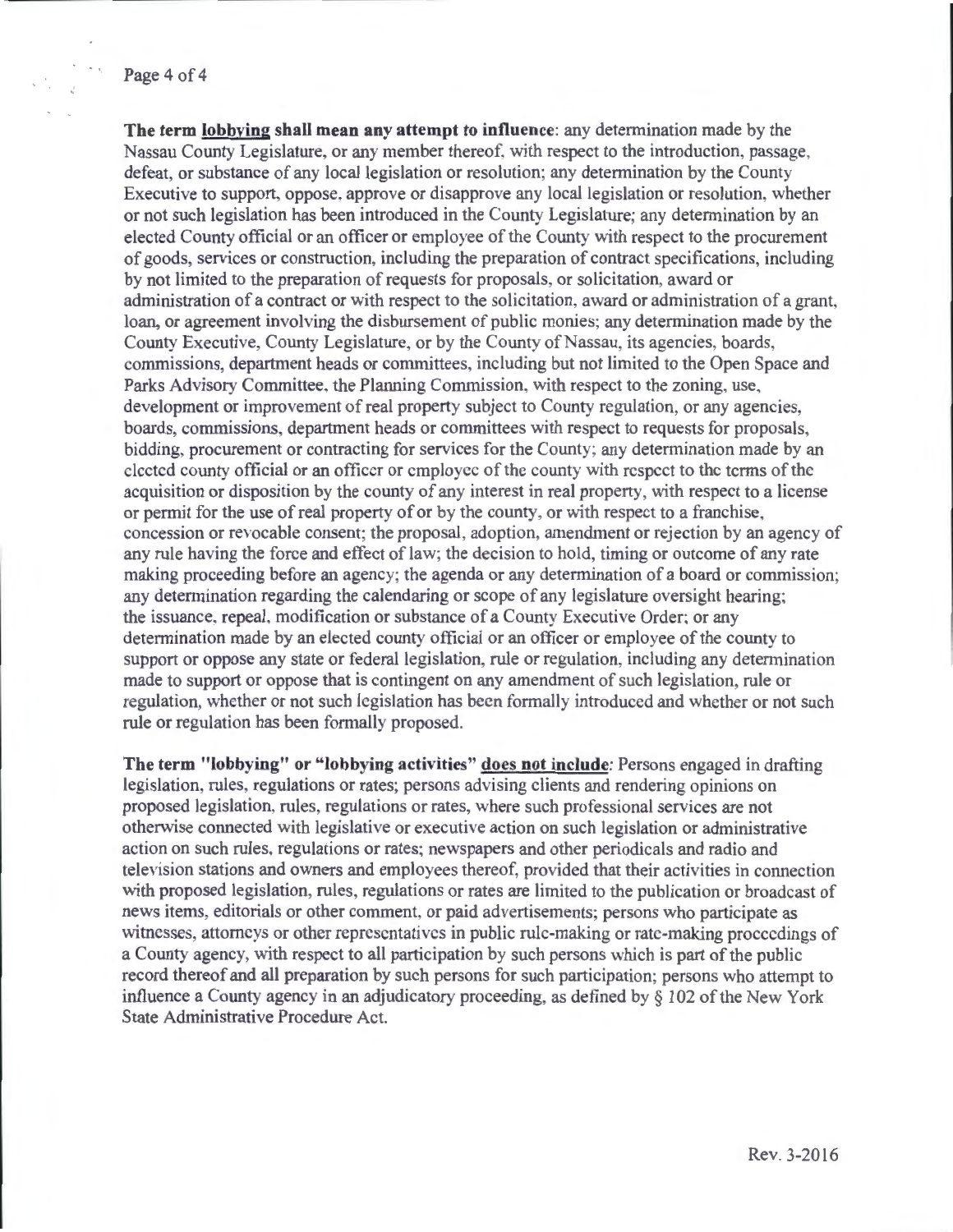

800 Connecticut Avenue, NW Suite 600 Washington, DC 20006 accenture.com

September 1, 2018

Robert A. Ungar Robert A. Ungar Associates, Inc 200 Garden City Plaza, Suite 201 Garden City, NY 11530

Re: Engagement Letter

Dear Robert A. Ungar:

Accenture lLP is pleased to provide this engagement letter confirming the services to be performed by you.

#### Description of Services.

- (a) Accenture hereby retains Consultant and Consultant agrees to be so retained on the terms and conditions set forth in this Agreement to assist Accenture in connection with governmental relations. Consultant's services shall consist of the following services ("Services"):
	- 1) New York State and local government relations services, including strategic planning, legislative lobbying and business development support.
	- 2) Reviewing, identifying, and monitoring legislation affecting Accenture.
	- 3) legislative reporting services as may be required by Accenture.
	- 4) Participation and attendance at meetings, upon the request of Accenture.

The nature and substance of specific initiatives to affect such Services shall be determined by Consultant, after obtaining approval from Accenture.

(b) In performing the Services, Consultant shall maintain liaison with, report to, and take direction from Deborah Synder, Johnny Cavaliere, Preetham Morkonda, and Eric Sildon or such other employee as Accenture may designate.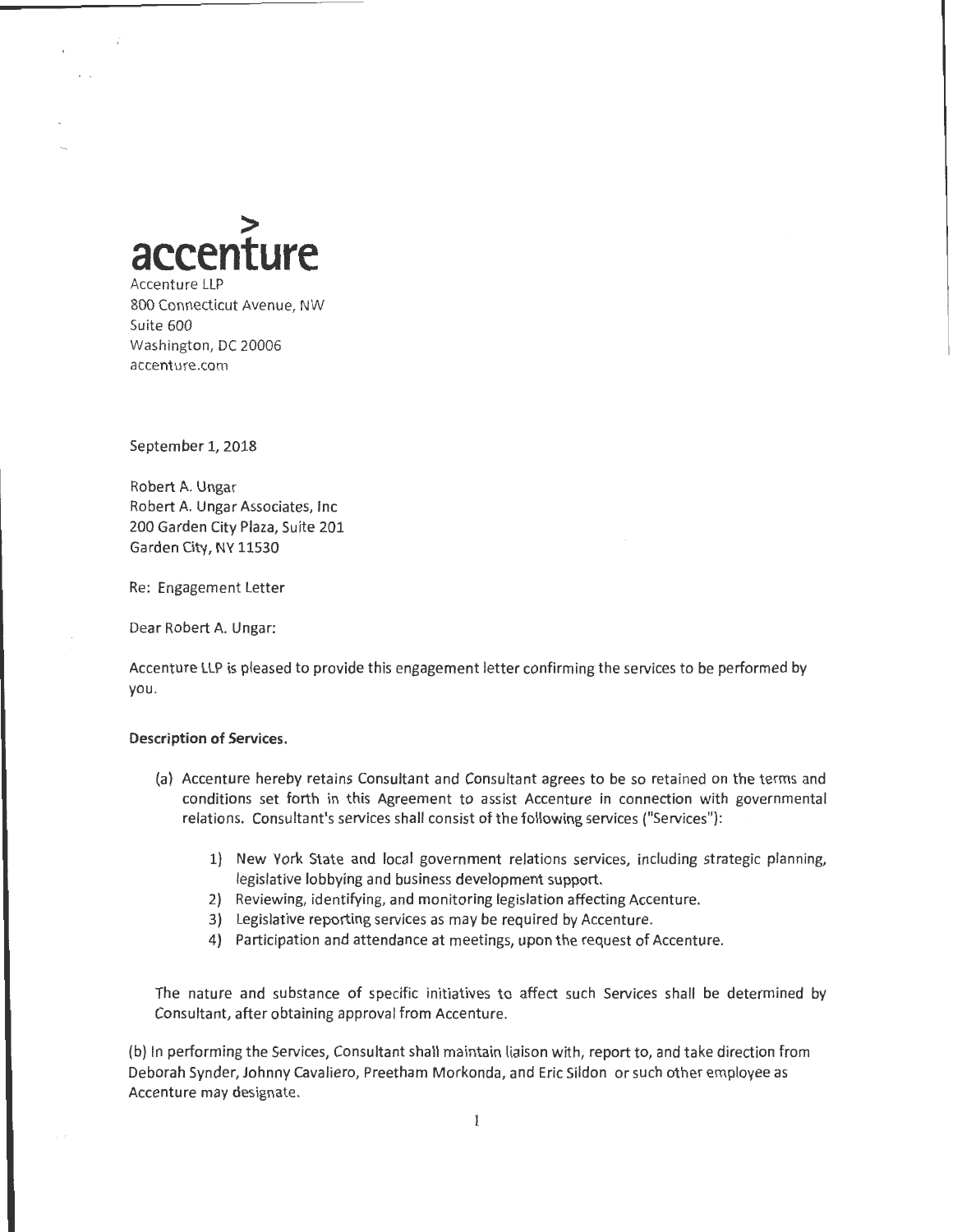(c) Consultant shall make the following individuals available to Accenture to perform the Services specified herein:

#### Robert A. Ungar

There shall be no substitution for the person(s) named above without Accenture's prior written consent.

#### **Fees and Expenses.**

 $\mathbf{v} = \mathbf{v} \cdot \mathbf{v}$ 

Accenture shall pay to Consultant a fixed fee of \$10,000 during the Term of this Agreement.

We will reimburse you for reasonable, out-of-pocket expenditures you incur in connection with the services provided that the expenditures are lawful and comply with the Accenture Supplier Standards of Conduct, provided at www.Accenture.com/SupplierStandardsOfConduct. You will use reasonable efforts to obtain advance written approval for any expenditure greater than \$25. We will not reimburse you for any charitable donation or political contribution. You will not provide any gifts, meals, entertainment to, or pay for the travel expenses of, any third party, without the advance written approval of Accenture.

You will provide an invoice at the end of each month. We will give you a reference number and other information to include on the invoice. The invoice will identify the retainer, any additional authorized hours, and expenses. Payment will be made within 30 days of receipt of the invoice.

#### **Term and Termination.**

This Agreement shall be effective as of the Date of this agreement, and shall continue until August 31, 2019 ("Term"), unless the Term is extended pursuant to the express written agreement of the parties. Either party may at any time and without cause terminate this engagement letter upon giving ten (10) days written notice to the other party. In the event of such termination, Accenture will pay you all fees and reimbursement of expenses incurred prior to the effective date of such termination, provided that Accenture does not in good faith believe that the payment of such fees or reimbursement of any such expenses will cause Accenture to violate any anti-corruption laws. You agree to indemnify and hold Accenture harmless against any and all claims, losses, damages or liabilities arising from or related to a breach of the Compliance provisions of this Agreement.

#### **Confidentiality.**

You will keep confidential, and cause anyone you may employ to keep confidential, any information that you receive or otherwise acquire directly or indirectly from Accenture. You may use the information only as reasonably necessary in connection with providing the services. At the termination of the engagement letter or request by Accenture, the information will be returned to Accenture. The details of this engagement letter are confidential.

Your confidentiality obligations will survive the termination of this engagement letter, and you will not disclose the terms of this agreement without prior written consent from Accenture.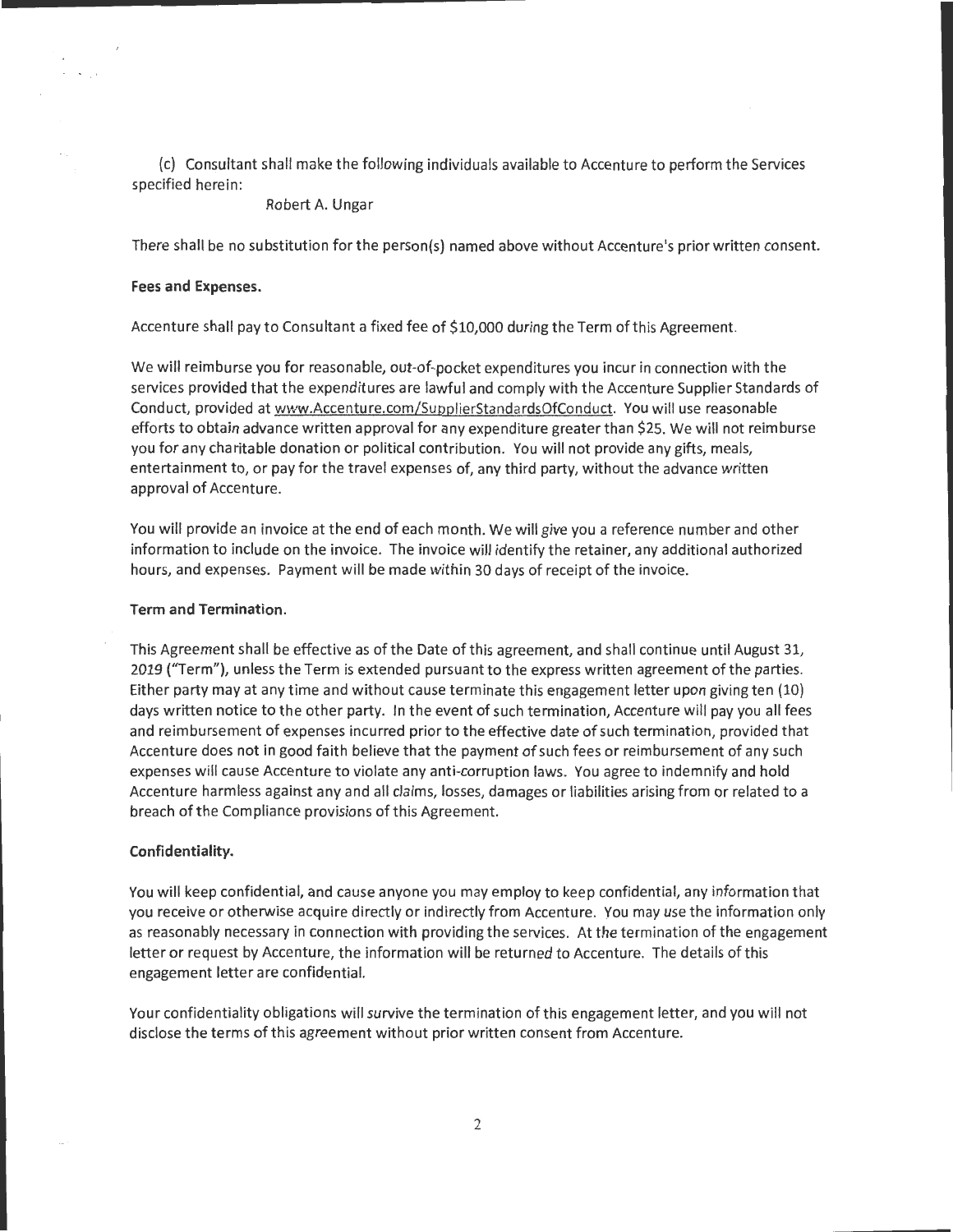#### **IP Ownership.**

All work products including works of authorship, documents, materials, writings and any other intellectual property created or improved by you for Accenture pursuant to this engagement letter will be owned exclusively by Accenture, and you hereby assign to Accenture all rights in the work products, including copyrights and trade secrets therein. You will execute such documents, and provide such assistance, at Accenture's expense, as Accenture may reasonably request.

#### **Role of Independent Contractor.**

You are an independent contractor and not an employee of Accenture. This engagement letter does not create a joint venture, partnership, agency or employee/employer relationship between us for any purpose.

You will not have any authority to create any obligation, express or implied, or make any representation on behalf of Accenture except as expressly authorized by Accenture in writing. You may not subcontract any of the services you are being contracted to perform for Accenture absent prior written approval by Accenture.

#### **Registration and Reporting.**

Consultant is responsible for registering and filing reports with federal, state and local governments, as required by law or regulation, in connection with its activities on behalf of Accenture. Reports must be filed in an accurate and timely manner at Consultant's expense; failure to do so will result in a material breach of Consultant's obligations under this Agreement. Consultant will forward copies of all such reports, including but not limited to Lobbying Disclosure Act related reports, to Accenture as specified in Section 18 above. For the avoidance of doubt, Accenture's Senior Director, Global Government Relations must receive copies of all reports. Consultant will provide all necessary information and assistance to Accenture in a timely and accurate manner to enable Accenture to comply with any of its reporting obligations arising from Consultant's activities hereunder.

#### **Compliance.**

You will comply with applicable laws, ordinances and regulations of any jurisdiction in which the services are performed or received, including all applicable U.S. and foreign anti-corruption laws, competition laws, and export compliance laws. You will not take any action, or fail to take any action, that would result in Accenture violating any such law, rule, ordinance or regulation.

You will execute the Certification of Acknowledgement and Compliance, a copy of which is attached hereto as *Attachment* A.

#### **Records and Audit Rights.**

During the term of this engagement letter and for three (3) years thereafter, you will retain and, upon reasonable request, will provide Accenture reasonable access to audit the books and records relating to the services performed and payments made by you for or on behalf of Accenture.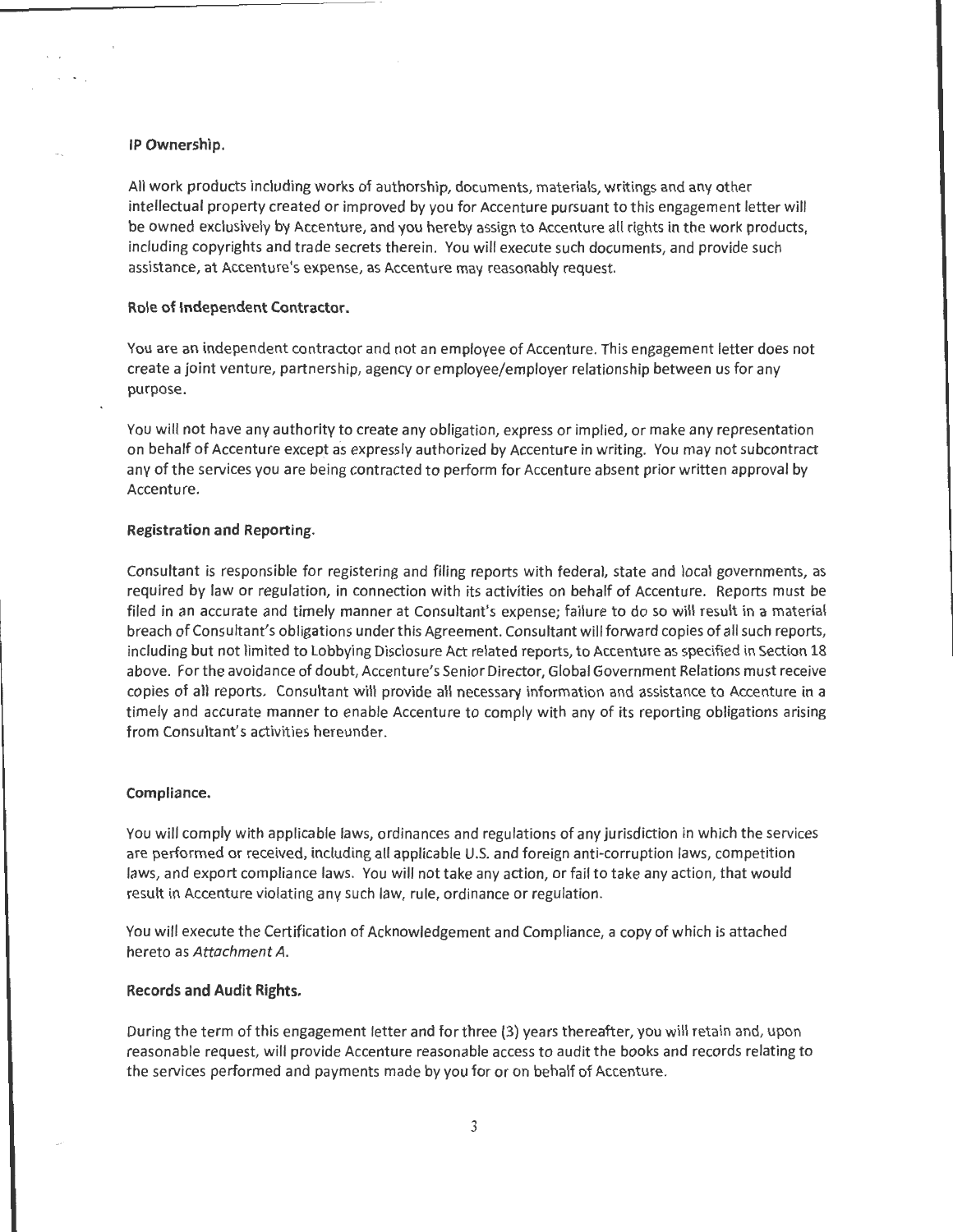#### **Other Terms.**

This engagement letter (including Attachment A) sets forth the entire understanding between the parties. It may not be modified or amended except by the mutual written agreement of the parties. Failure of either party to enforce any of the provisions of this engagement letter will not be considered a waiver of such provisions or in any way impact the validity of this engagement letter. If a court of competent jurisdiction finds any term or provision of this engagement letter to be invalid, illegal or otherwise unenforceable, the provision will be modified to render the provision enforceable in the court's opinion, but such a finding will not affect the other provisions of this engagement letter.

Background Checks- You agree that Accenture may obtain consumer reports and/or investigative reports for background investigations about you and anyone working for or with you in connection with your services. Background checks may be renewed on an annual basis.

Use of Name- You will not use Accenture's name or trademarks in any promotional materials or other communications with third parties without Accenture's written consent. If, at any time, you are contacted by a third party, including the media, concerning the services or Accenture, you will: (i) make no comment, (ii) notify Accenture of such contact, and (iii) refer the third party to Accenture.

Governing Law- This engagement letter will be governed by, and construed in accordance with, the laws of the State of Illinois.

If this engagement letter and its attachments are consistent with your understanding and acceptable to you, please sign each of the two originals and return one to me while retaining one for your files. If you have any questions or concerns, please do not hesitate to contact me at 202-533-1140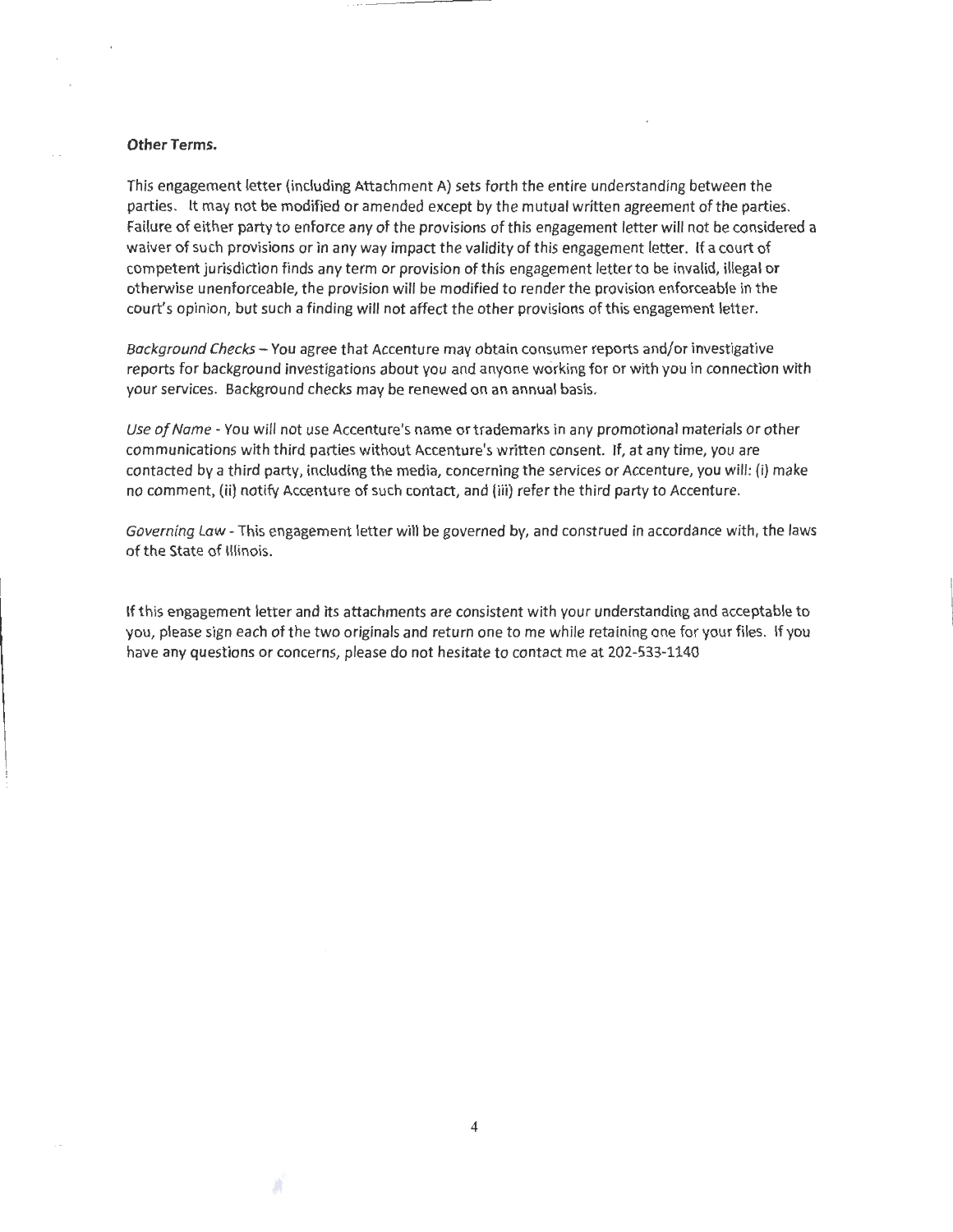Accepted and Agreed:

Filles

Signature Signature Signature

Eric Sildon, Senior Manager Robert A. Ungar, Partner

# **ACCENTURE LLP ROBERT A. UNGAR ASSOCIATES, INC**

Robert A. Ungar

800 Connecticut Avenue 200 Garden City Plaza

Suite 600 Suite 201

Washington, DC 20006 Garden City, NY 11530

**Sep 4, 2018 Aug 30,2018** 

Date **Date** Date **Date**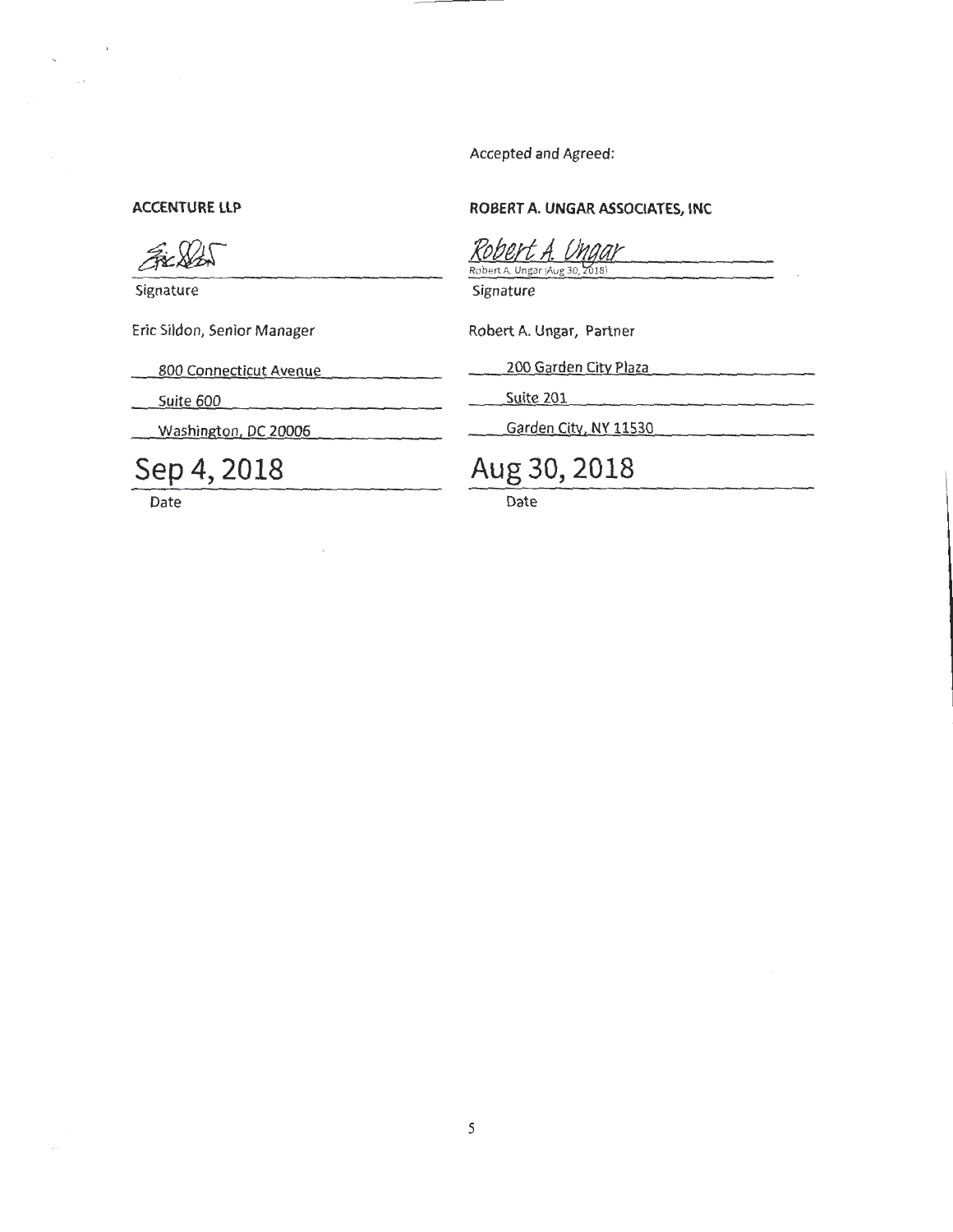Docu\$ign Envelope ID: C8B52721-8F64-4B4C-994C-F89725D5A007

AnnexA Amended Scope of Work Effective January 1, 2019

Consultant will educate its customer side contacts about the client, its products, services and high level of expertise

The consultant will use its best efforts to assist the client with identifying business opportunities in New York

Consultant will attempt to identify appropriate customer side decision makers on projects of interest to the client. Consultant will also attempt to arrange appropriate meetings, calls and other opportunities for client employees and executives to interact with appropriate personnel; on the customer side of client opportunities.

Consultant will assist in the scheduling of the above-mentioned meetings and calls and whenever appropriate or possible will attend those meetings along with client's representatives.

Consultant will make itself available to client representatives for internal calls, correspondence and meetings to discuss the efforts of the consultant on behalf of the client.

Consultant will assist the client in the preparation of any reports or compliance documents, which may be required pursuant to law when dealing with State or Local government prospects and/or customers in New York.

In addition to the services outlined above the Consultant will act as a subject matter expert in relation to establishing and maintain relationships for the Client with the professional fire service labor organizations. When appropriate and possible the Consultant will be available to travel to visit with and establish contact and relationships with these organizations for the benefit of the client.

Consultant shall be compensated at the rate of \$14,000.00 per month for professional services plus reimbursement of appropriate out of pocket expenses as outlined in Section 4.1.1. The Agreement shall then be automatically renewed for successive one (1) year period(s), except in the event either Party notifies the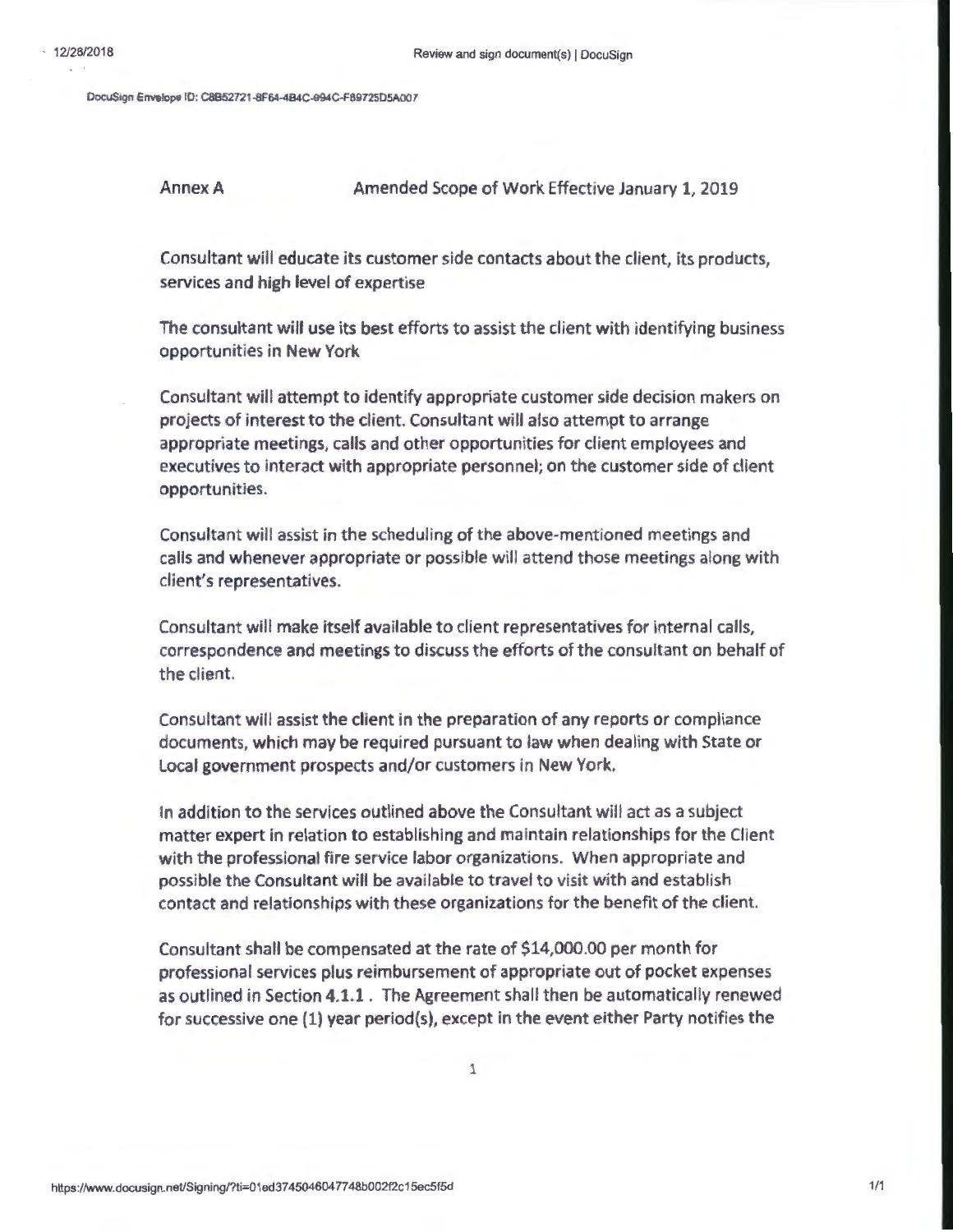

Are you finished signing? FINISH

DocuSign Envelope ID: C8B52721-8F64-4B4C-994C-F89725D5A007

other Party that it does not wish to renew the Agreement at least thirty (30) days months prior to the initial date or any successive date of expiry, being specified that such termination shall not give rise to any indemnity on either part.

Read, Understood & Agreed To:

Robert A. Ungar Associates, Inc.

Robert Ungar

By: Robert A. Ungar, President

Read, Understood & Agreed To:

cuSigned by: Janesle Maroo 80F8E98105BB453

x

By: Jayesh Maroa, CFO For Atos Public Safety, LLC

 $X \longrightarrow$   $\bigcup_{10 \text{CEB67328404AB...}}$  Date: December 28, 2018 | 11:07:03 AM E!

Date: 0ecember 27, 2018 | 14:40:00 PM P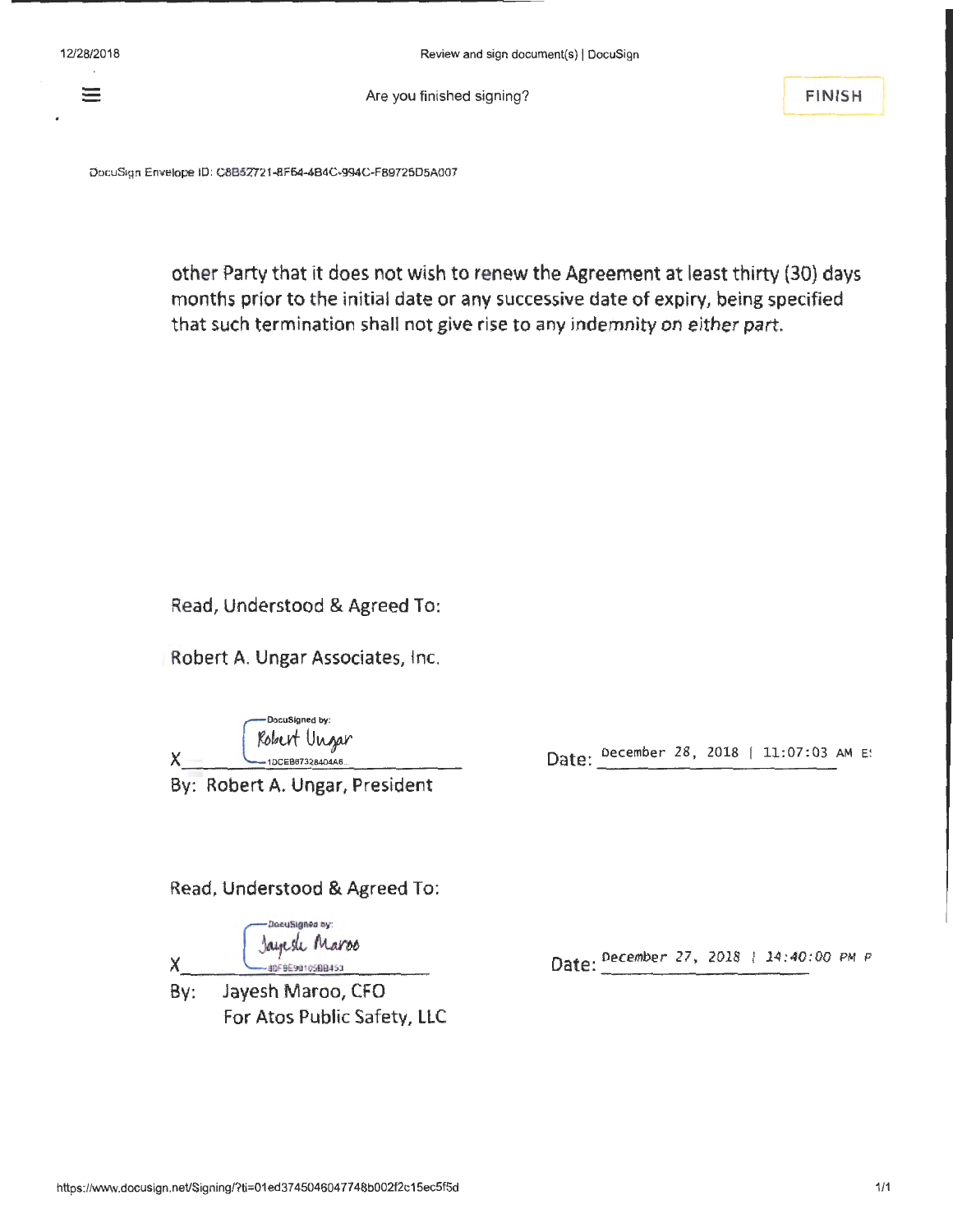# RoBERT A. UNGAR AssociATES, INc.

200 GARDEN CITY FLAZA SUITE 315 OARDEN OITY, NEW YORK 11530

> $(616)$   $927-2400$  $EXAMPLE (516) 227-8406$

> > December 1. 20 18

Mr. Michael Mastrangelo, President Fire Marshal Benevolent Association of Nassau County, Jnc. Post Office Box 853 HicksVJlle, New Yodc 11802

Dear Mr. Mastrangelo;

By this letter, it is agreed that the Fire Marshal Benevolent Association of Nassau County, Inc. continues to retain the services of Robert A. Ungar Associates, Jnc. for the purpose of providing political advisement and lobbying services in New York State and Nassau County. This agreement is effective December 31, 2018 and will continue until cancelled by either party upon (thirty) (30) days written notice.

Fees for services shall be \$300.00 per month, payable on the first day of each month during the life of this agreement. Additionally, the Fire Marshal Benevolent Association of Nassau County, Inc. agrees to reimburse us for any necessary and appropriate out-of-pocket disbursements. Such disbursements may include, but arc not limited to, the cost of travel, lodging, entertainment, bulk outside photocopying, express mail, overnight delivery service, mcs,engen, and electronic research charges.

This agreement will take effect upon signing and will continue until cancelled by either party upon thirty (30) days written notice but may not be cancelled by tbe client for a period of one (1) *year* fi'om its execution.

Robert A. Ungar Associates, Inc. will use its best efforts to assist the client in achieving its goals; however, no specific number of hours of service is required under this contract.

Finally, the Fire Marshal's Benevolent Association of Nassau County, Inc., hereby authorizes our office to file a copy of this agreement with the New York State Joint Commission on Public Ethics and with any other agency required by Jaw.

Vecy truly yours,

ROBERT A. UNGAR ASSOCIATES, INC.

By: <u>Newthen C. Usee</u>

Read, Understood & Agreed:

Michael Mastrangelo, President Fire Marshal Benevolent Association ofNassau County, Inc.

 $12/11/2$ Dated: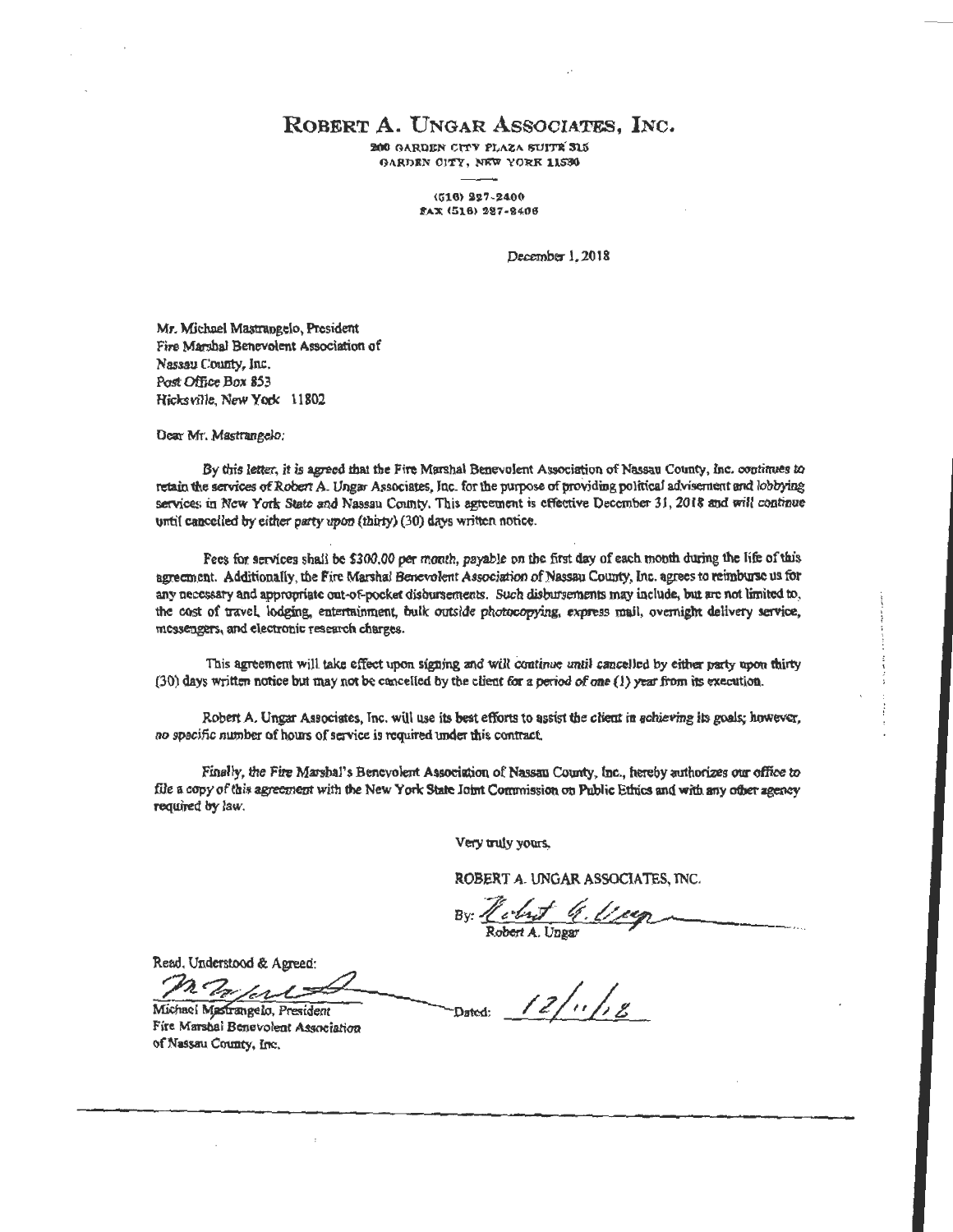# ROBERT A. UNGAR ASSOCIATES, INC.

200 GARDEN CITY PLAZA SUITE 201 GARDEN CITY, NEW YORK ll580

> $(516)$  227-2400 FAX (516) 227~2406

> > December22, 2016

i<br>i<br>i<br>i I I I I  $\mathbf{I}$ l<br>Linda<br>Linda<br>Linda

> 1  $\label{eq:2.1} \begin{split} \frac{1}{2} \left( \frac{1}{2} \sum_{i=1}^{n} \frac{1}{2} \left( \frac{1}{2} \sum_{i=1}^{n} \frac{1}{2} \left( \frac{1}{2} \sum_{i=1}^{n} \frac{1}{2} \left( \frac{1}{2} \sum_{i=1}^{n} \frac{1}{2} \right) \right) \right) \right) \\ & \times \frac{1}{2} \left( \sum_{i=1}^{n} \frac{1}{2} \sum_{i=1}^{n} \frac{1}{2} \sum_{i=1}^{n} \frac{1}{2} \left( \frac{1}{2} \sum_{i$ da pinambanan<br>L

 $\label{eq:2.1} \begin{split} \frac{1}{2} \left( \frac{1}{2} \right) & \leq \frac{1}{2} \left( \frac{1}{2} \right) \left( \frac{1}{2} \right) \left( \frac{1}{2} \right) \left( \frac{1}{2} \right) \left( \frac{1}{2} \right) \left( \frac{1}{2} \right) \left( \frac{1}{2} \right) \left( \frac{1}{2} \right) \left( \frac{1}{2} \right) \left( \frac{1}{2} \right) \left( \frac{1}{2} \right) \left( \frac{1}{2} \right) \left( \frac{1}{2} \right) \left( \frac{$ I I

Mr. Brad WiUiams Vice President Intennedix Corporation 6451 North Federal Highway, Suite 1000 Fort Lauderdale, Florida 33308

Dear Mr. Williams:

By this letter, it is agreed that Intermedix Corporation continues to retain the services of Robert A. Ungar Associates, Jnc. for the purpose of providing political advisement, government affairs and New York State and New York City lobbying services.

Our fee for services shall be \$4,000.00 per month, payable on the first day of each month during the life of this agreement. This fee includes expanding the service to emergency management and public health. Additionally, Intennedix. Corporation agrees to reimburse us for any necessary and appropriate out-of-pocket disbursements. Such disbursements may include, but are not limited to, the cost of travel, lodging, entertainment, bulk outside photocopying. express mail, overnight delivery service, messengers, and electronic research charges.

This agreement is effective upon signing and will continue until cancelled by either party upon thirty (30) days written notice.

Robert A. Ungar Associates, Inc. will use its best efforts to assist the client in achieving its goals; however, no specific number of hours of service is required under this contract

Finally. the client hereby authorizes our office to file a copy of this agreement with the Office of the City Clerk of the City of New York, the New York State Joint Commission on Public Ethics and with any other agency when required by law.

Very truly yours,

ROBERT A. UNGAR ASSOCIATES, INC.

Robert A. Ungar

Read, Understood and Agreed to:

Rad Williams

Vice President Intermedix Corporation

Date: 12.23.16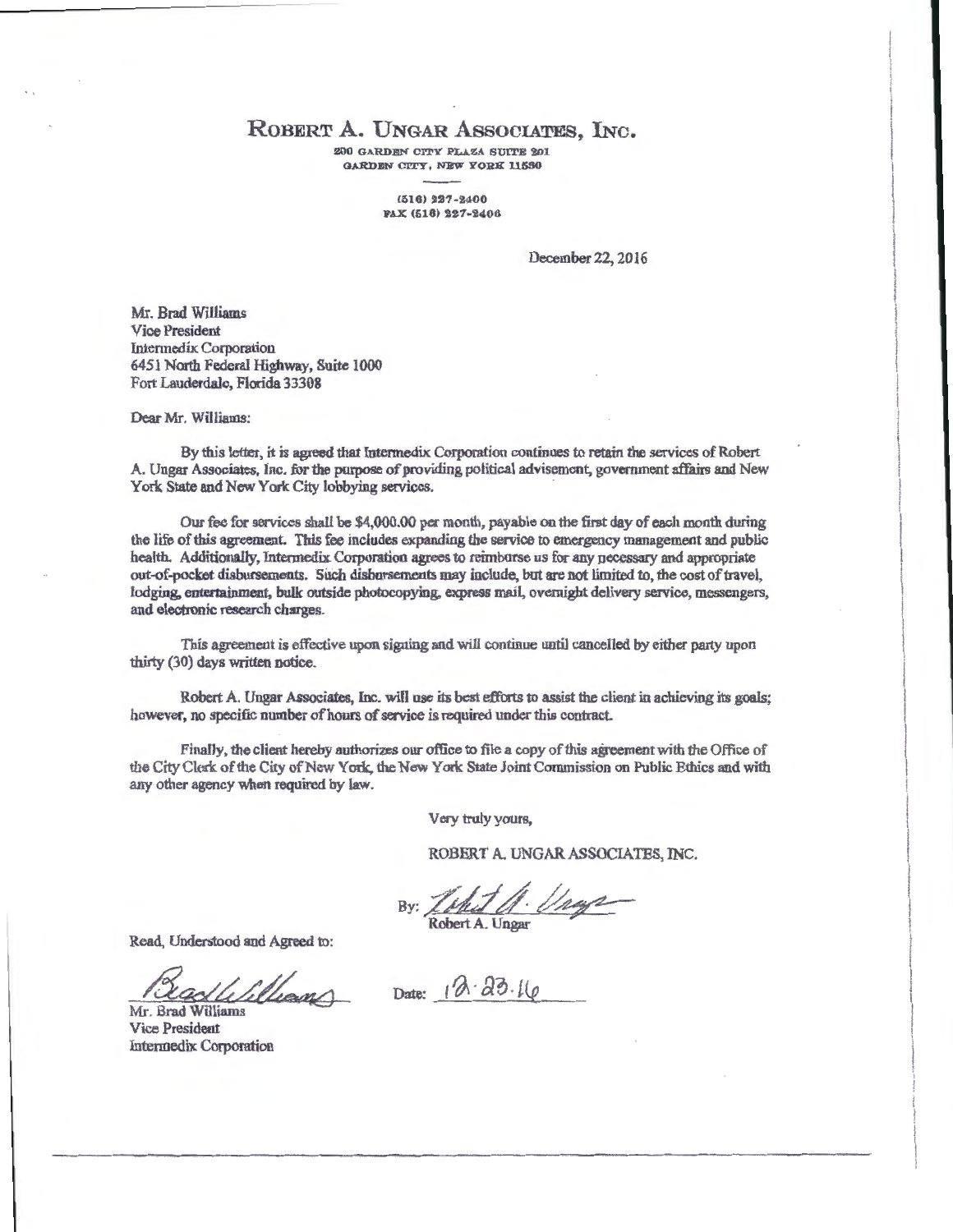, ...<br>1948 -<br>1948 -

# ROBERT A. UNGAR ASSOCIATES, INC.

%00 GANDEN OITY PLAZA SUITE 201 GARDEN CITY, NEW YORK 11530

> C510) 227-2400 FAX (516) 297-2406

> > October 20, 2014  $\frac{1}{200.90141}$

Mr. Robert J. Arciello, President Nassau County Deputy Sheriff's Benevolent Association, Inc. Post Office Box 1778 Mineola, New York lJSOl

Ocur Mr. Arciello:

By this letter, it is agreed that the Nassau County Deputy Sheriff's Benevolent Association, Inc. retains the services of Robert A. Ungar Associates. Inc. for the purpose of providing political advisement, government affairs, consulting and lobbying services in New York State and Nassau County. This agreement will take effect November 1, 2014 and will continue until cancelled by either party upon thirty (30) days written notice, but may not be cancelled by the client for a period of one year. .

Fees for services shall be \$250.00 per month, plus disbursements. Payment is due on the first day of each month during the life of this agreement. Such disbursements may include, but are not limited to the cost of travel, lodging, entertainment, bulk outside photocopying, express mail, overnight delivery service, messengers and electronic research charges.

Robert A. Ungar Associates, Inc. will use its best efforts to assist the client in achieving its goals; however, no specific number of hours of service is required under this contract.

Finally, che Nassau County Deputy Sheriff's Benevolent Association, Inc. hereby authorizes our office to file a copy of this agrccmcot witb the *1oint* Commission *on* Public Integrity anci with arry other agency when required by law.

Very truly yours,

ROBERT A. UNGARASSOCIA TES, JNC

Robert G. Usan

Read, Understood & Agreed<br>
Fobert J. Arciello, President<br>
Nassau County Drawly Sheriff's Benevolcat A

Nassau County Deputy Sheriff's Benevolent Association, Inc.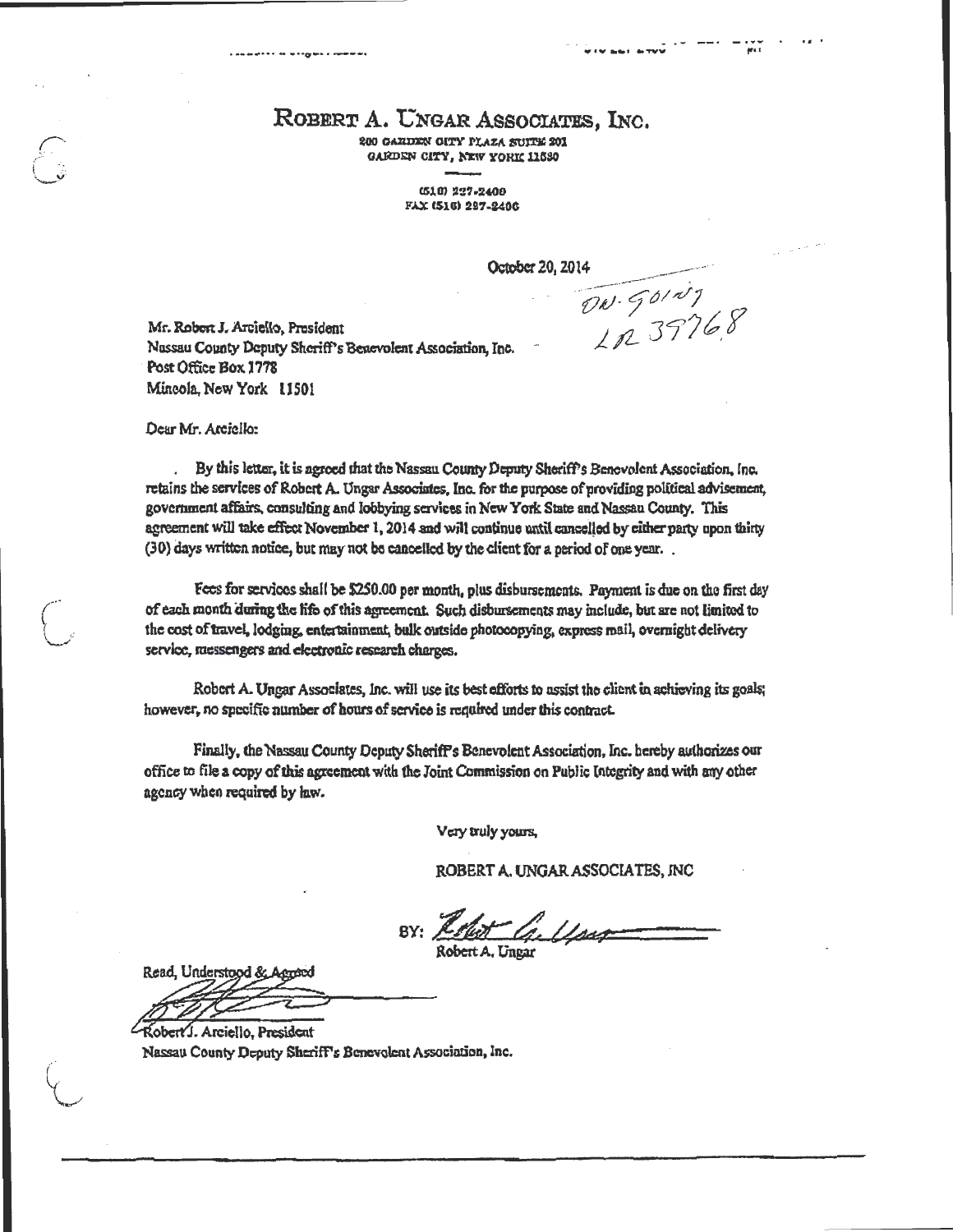# ROBERT A. UNGAR ASSOCIATES, INC.

200 GARDRN CITY PLAZA SUITE 201 GARDEN CITY, NEW YORK 11530

> (516) 227-2400 l".\X <5161 227-2406

.  $\overbrace{\phantom{aaaa}}^{\phantom{\dag}}$ ON GOING CONTRACT  $-4239772$ 

November25,2013

Mr. Michael Selttzer, Chairman Nassau County Police Medic Association, Inc. Post Office Box *554*  East Meadow, New York 11554

Dear Mr. Selttzer:

By this letter *it* is agreed that the Nassau County Police Medic Association, Inc. retains the services of Robert A. Ungar Associates, Inc. for the purpose of providing political advisement, government affairs, New York State and Nassau County. New York lobbying services. This agreement is effective December 1, 2013 and will continue until cancelled by either party upon thirty {30) days written notice, but may not be cancelled by the client for a period of one  $(1)$  year from its execution.

Fees for services shail be 500.00 per month including disbursements. Disbursements may include, but are not 1imited to the cost of travel, lodging, entertainmeni, bulk outside photocopying, express mail, overnight delivecy service, messengers and electronic research charges. Payment is due on the first day of each month during the life of this agreement.

Robert A. Ungar Associates, Inc. will use its best efforts to assist the client in achieving its goals; however, no specific number of hours of service is required under this contract.

Finally, the Nassau County Police Medic Association, Inc. hereby authorizes our office to. file a copy of this agreement with the Joint Commission on Public Ethics and with any other agency when required by law.

Very truly yours,

ROBERT A. UNGAR ASSOCIATES, INC.

Read, Understood and Agreed to:

~ Read, Understood and Agreed to:<br>Michael Seltzer, Chairman<br>Michael Seltzer, Chairman

Nassau County Police Medic Assoc., lnc.